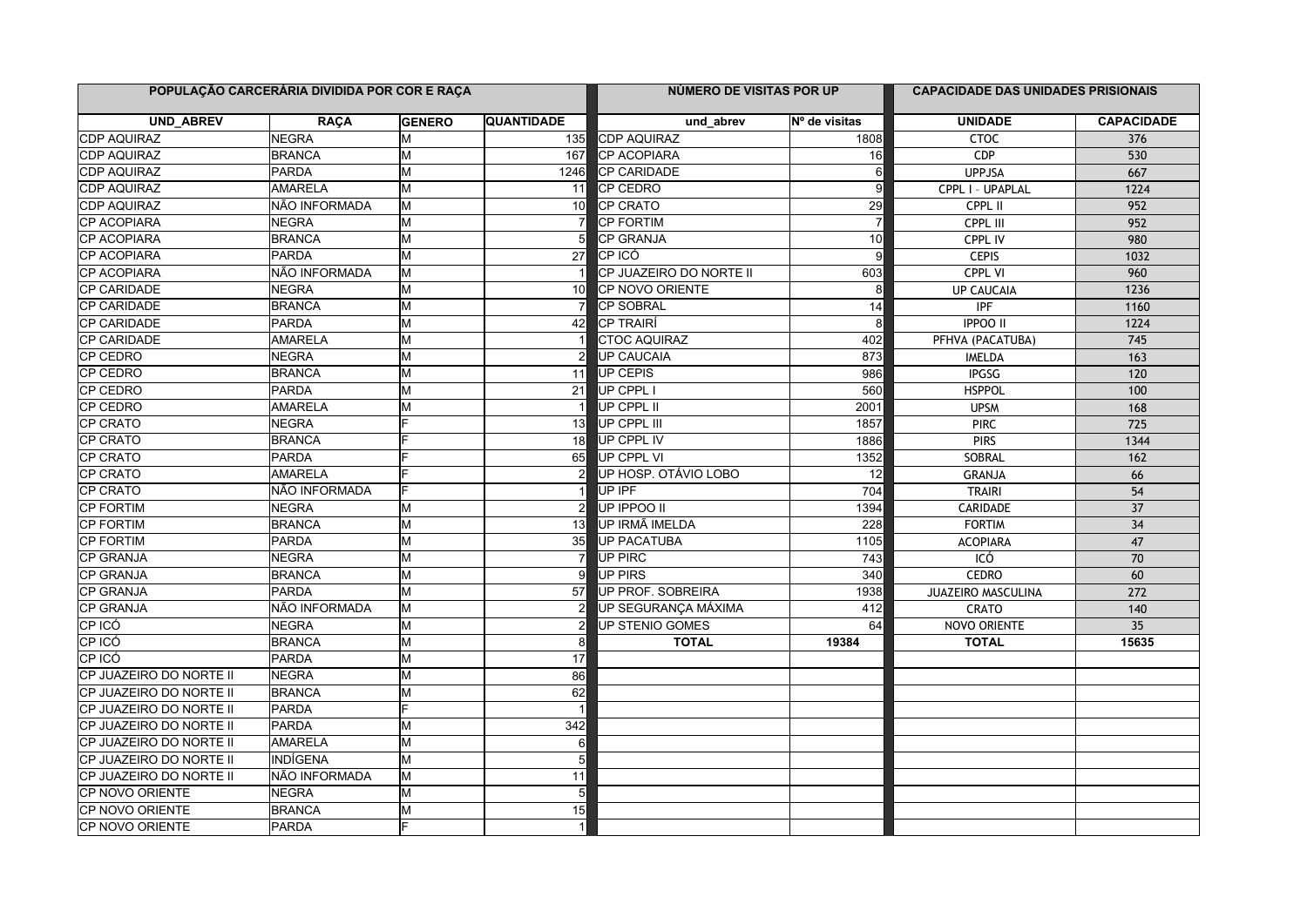| <b>CP SOBRAL</b><br><b>NEGRA</b><br>E<br>$\Delta$<br><b>CP SOBRAL</b><br><b>BRANCA</b><br>5<br>CP SOBRAL<br><b>PARDA</b><br>E<br>46<br>CP TRAIRÍ<br>NEGRA<br>3<br>lм<br><b>CP TRAIRÍ</b><br><b>BRANCA</b><br>lм<br>5<br>CP TRAIRÍ<br><b>PARDA</b><br>M<br>40<br>CP TRAIRÍ<br>AMARELA<br>lм<br><b>CTOC AQUIRAZ</b><br><b>NEGRA</b><br>M<br>108<br><b>BRANCA</b><br>M<br><b>CTOC AQUIRAZ</b><br>41<br>PARDA<br>M<br>693<br><b>CTOC AQUIRAZ</b><br>AMARELA<br>lм<br>5<br><b>INDÍGENA</b><br>M<br><b>CTOC AQUIRAZ</b><br>NÃO INFORMADA<br>M<br><b>CTOC AQUIRAZ</b><br>$\overline{2}$<br><b>UP CAUCAIA</b><br><b>NEGRA</b><br>lм<br>85<br><b>UP CAUCAIA</b><br><b>BRANCA</b><br>lм<br>119<br><b>UP CAUCAIA</b><br><b>PARDA</b><br>M<br>718<br><b>UP CAUCAIA</b><br>AMARELA<br>lм<br>8<br><b>UP CAUCAIA</b><br><b>INDÍGENA</b><br>lм<br>6<br><b>UP CAUCAIA</b><br>NÃO INFORMADA<br>lм<br>12<br>UP CEPIS<br><b>NEGRA</b><br>M<br>210<br>UP CEPIS<br><b>BRANCA</b><br>lм<br>195<br><b>UP CEPIS</b><br>PARDA<br>M<br>1422<br>UP CEPIS<br>AMARELA<br>M<br>$\overline{21}$<br>UP CEPIS<br>INDÍGENA<br>lм<br>3<br>UP CEPIS<br>NÃO INFORMADA<br>lм<br>9<br>UP CPPL I<br><b>NEGRA</b><br>M<br>70<br>UP CPPL I<br>M<br>98<br><b>BRANCA</b><br>UP CPPL<br>PARDA<br>M<br>559<br>UP CPPL I<br><b>AMARELA</b><br>lм<br>$\overline{4}$<br>NÃO INFORMADA<br>UP CPPL I<br>lм<br>9<br>UP CPPL II<br>NEGRA<br>lм<br>189<br>UP CPPL II<br><b>BRANCA</b><br>lм<br>165<br>UP CPPL II<br>PARDA<br>lм<br>1482<br>UP CPPL II<br>AMARELA<br>lм<br>14<br><b>UP CPPL II</b><br><b>INDÍGENA</b><br>lм<br>$\overline{4}$<br>NÃO INFORMADA<br>UP CPPL II<br>lм<br>18<br>UP CPPL III<br><b>NEGRA</b><br>M<br>172<br>UP CPPL III<br><b>BRANCA</b><br>M<br>219<br><b>UP CPPL III</b><br>PARDA<br>E<br>UP CPPL III<br><b>PARDA</b><br>lм<br>1169<br>lм<br>UP CPPL III<br><b>AMARELA</b><br>$\overline{27}$<br>UP CPPL III<br>NÃO INFORMADA<br>lм<br>20<br><b>UP CPPL IV</b><br>lм<br>NEGRA<br>218 | CP NOVO ORIENTE     | PARDA | M | 34 |  |  |
|-----------------------------------------------------------------------------------------------------------------------------------------------------------------------------------------------------------------------------------------------------------------------------------------------------------------------------------------------------------------------------------------------------------------------------------------------------------------------------------------------------------------------------------------------------------------------------------------------------------------------------------------------------------------------------------------------------------------------------------------------------------------------------------------------------------------------------------------------------------------------------------------------------------------------------------------------------------------------------------------------------------------------------------------------------------------------------------------------------------------------------------------------------------------------------------------------------------------------------------------------------------------------------------------------------------------------------------------------------------------------------------------------------------------------------------------------------------------------------------------------------------------------------------------------------------------------------------------------------------------------------------------------------------------------------------------------------------------------------------------------------------------------------------------------------------------------------------------------------------------------------------------------------------------------------------------------------------|---------------------|-------|---|----|--|--|
|                                                                                                                                                                                                                                                                                                                                                                                                                                                                                                                                                                                                                                                                                                                                                                                                                                                                                                                                                                                                                                                                                                                                                                                                                                                                                                                                                                                                                                                                                                                                                                                                                                                                                                                                                                                                                                                                                                                                                           |                     |       |   |    |  |  |
|                                                                                                                                                                                                                                                                                                                                                                                                                                                                                                                                                                                                                                                                                                                                                                                                                                                                                                                                                                                                                                                                                                                                                                                                                                                                                                                                                                                                                                                                                                                                                                                                                                                                                                                                                                                                                                                                                                                                                           |                     |       |   |    |  |  |
|                                                                                                                                                                                                                                                                                                                                                                                                                                                                                                                                                                                                                                                                                                                                                                                                                                                                                                                                                                                                                                                                                                                                                                                                                                                                                                                                                                                                                                                                                                                                                                                                                                                                                                                                                                                                                                                                                                                                                           |                     |       |   |    |  |  |
|                                                                                                                                                                                                                                                                                                                                                                                                                                                                                                                                                                                                                                                                                                                                                                                                                                                                                                                                                                                                                                                                                                                                                                                                                                                                                                                                                                                                                                                                                                                                                                                                                                                                                                                                                                                                                                                                                                                                                           |                     |       |   |    |  |  |
|                                                                                                                                                                                                                                                                                                                                                                                                                                                                                                                                                                                                                                                                                                                                                                                                                                                                                                                                                                                                                                                                                                                                                                                                                                                                                                                                                                                                                                                                                                                                                                                                                                                                                                                                                                                                                                                                                                                                                           |                     |       |   |    |  |  |
|                                                                                                                                                                                                                                                                                                                                                                                                                                                                                                                                                                                                                                                                                                                                                                                                                                                                                                                                                                                                                                                                                                                                                                                                                                                                                                                                                                                                                                                                                                                                                                                                                                                                                                                                                                                                                                                                                                                                                           |                     |       |   |    |  |  |
|                                                                                                                                                                                                                                                                                                                                                                                                                                                                                                                                                                                                                                                                                                                                                                                                                                                                                                                                                                                                                                                                                                                                                                                                                                                                                                                                                                                                                                                                                                                                                                                                                                                                                                                                                                                                                                                                                                                                                           |                     |       |   |    |  |  |
|                                                                                                                                                                                                                                                                                                                                                                                                                                                                                                                                                                                                                                                                                                                                                                                                                                                                                                                                                                                                                                                                                                                                                                                                                                                                                                                                                                                                                                                                                                                                                                                                                                                                                                                                                                                                                                                                                                                                                           |                     |       |   |    |  |  |
|                                                                                                                                                                                                                                                                                                                                                                                                                                                                                                                                                                                                                                                                                                                                                                                                                                                                                                                                                                                                                                                                                                                                                                                                                                                                                                                                                                                                                                                                                                                                                                                                                                                                                                                                                                                                                                                                                                                                                           |                     |       |   |    |  |  |
|                                                                                                                                                                                                                                                                                                                                                                                                                                                                                                                                                                                                                                                                                                                                                                                                                                                                                                                                                                                                                                                                                                                                                                                                                                                                                                                                                                                                                                                                                                                                                                                                                                                                                                                                                                                                                                                                                                                                                           | <b>CTOC AQUIRAZ</b> |       |   |    |  |  |
|                                                                                                                                                                                                                                                                                                                                                                                                                                                                                                                                                                                                                                                                                                                                                                                                                                                                                                                                                                                                                                                                                                                                                                                                                                                                                                                                                                                                                                                                                                                                                                                                                                                                                                                                                                                                                                                                                                                                                           |                     |       |   |    |  |  |
|                                                                                                                                                                                                                                                                                                                                                                                                                                                                                                                                                                                                                                                                                                                                                                                                                                                                                                                                                                                                                                                                                                                                                                                                                                                                                                                                                                                                                                                                                                                                                                                                                                                                                                                                                                                                                                                                                                                                                           |                     |       |   |    |  |  |
|                                                                                                                                                                                                                                                                                                                                                                                                                                                                                                                                                                                                                                                                                                                                                                                                                                                                                                                                                                                                                                                                                                                                                                                                                                                                                                                                                                                                                                                                                                                                                                                                                                                                                                                                                                                                                                                                                                                                                           |                     |       |   |    |  |  |
|                                                                                                                                                                                                                                                                                                                                                                                                                                                                                                                                                                                                                                                                                                                                                                                                                                                                                                                                                                                                                                                                                                                                                                                                                                                                                                                                                                                                                                                                                                                                                                                                                                                                                                                                                                                                                                                                                                                                                           |                     |       |   |    |  |  |
|                                                                                                                                                                                                                                                                                                                                                                                                                                                                                                                                                                                                                                                                                                                                                                                                                                                                                                                                                                                                                                                                                                                                                                                                                                                                                                                                                                                                                                                                                                                                                                                                                                                                                                                                                                                                                                                                                                                                                           |                     |       |   |    |  |  |
|                                                                                                                                                                                                                                                                                                                                                                                                                                                                                                                                                                                                                                                                                                                                                                                                                                                                                                                                                                                                                                                                                                                                                                                                                                                                                                                                                                                                                                                                                                                                                                                                                                                                                                                                                                                                                                                                                                                                                           |                     |       |   |    |  |  |
|                                                                                                                                                                                                                                                                                                                                                                                                                                                                                                                                                                                                                                                                                                                                                                                                                                                                                                                                                                                                                                                                                                                                                                                                                                                                                                                                                                                                                                                                                                                                                                                                                                                                                                                                                                                                                                                                                                                                                           |                     |       |   |    |  |  |
|                                                                                                                                                                                                                                                                                                                                                                                                                                                                                                                                                                                                                                                                                                                                                                                                                                                                                                                                                                                                                                                                                                                                                                                                                                                                                                                                                                                                                                                                                                                                                                                                                                                                                                                                                                                                                                                                                                                                                           |                     |       |   |    |  |  |
|                                                                                                                                                                                                                                                                                                                                                                                                                                                                                                                                                                                                                                                                                                                                                                                                                                                                                                                                                                                                                                                                                                                                                                                                                                                                                                                                                                                                                                                                                                                                                                                                                                                                                                                                                                                                                                                                                                                                                           |                     |       |   |    |  |  |
|                                                                                                                                                                                                                                                                                                                                                                                                                                                                                                                                                                                                                                                                                                                                                                                                                                                                                                                                                                                                                                                                                                                                                                                                                                                                                                                                                                                                                                                                                                                                                                                                                                                                                                                                                                                                                                                                                                                                                           |                     |       |   |    |  |  |
|                                                                                                                                                                                                                                                                                                                                                                                                                                                                                                                                                                                                                                                                                                                                                                                                                                                                                                                                                                                                                                                                                                                                                                                                                                                                                                                                                                                                                                                                                                                                                                                                                                                                                                                                                                                                                                                                                                                                                           |                     |       |   |    |  |  |
|                                                                                                                                                                                                                                                                                                                                                                                                                                                                                                                                                                                                                                                                                                                                                                                                                                                                                                                                                                                                                                                                                                                                                                                                                                                                                                                                                                                                                                                                                                                                                                                                                                                                                                                                                                                                                                                                                                                                                           |                     |       |   |    |  |  |
|                                                                                                                                                                                                                                                                                                                                                                                                                                                                                                                                                                                                                                                                                                                                                                                                                                                                                                                                                                                                                                                                                                                                                                                                                                                                                                                                                                                                                                                                                                                                                                                                                                                                                                                                                                                                                                                                                                                                                           |                     |       |   |    |  |  |
|                                                                                                                                                                                                                                                                                                                                                                                                                                                                                                                                                                                                                                                                                                                                                                                                                                                                                                                                                                                                                                                                                                                                                                                                                                                                                                                                                                                                                                                                                                                                                                                                                                                                                                                                                                                                                                                                                                                                                           |                     |       |   |    |  |  |
|                                                                                                                                                                                                                                                                                                                                                                                                                                                                                                                                                                                                                                                                                                                                                                                                                                                                                                                                                                                                                                                                                                                                                                                                                                                                                                                                                                                                                                                                                                                                                                                                                                                                                                                                                                                                                                                                                                                                                           |                     |       |   |    |  |  |
|                                                                                                                                                                                                                                                                                                                                                                                                                                                                                                                                                                                                                                                                                                                                                                                                                                                                                                                                                                                                                                                                                                                                                                                                                                                                                                                                                                                                                                                                                                                                                                                                                                                                                                                                                                                                                                                                                                                                                           |                     |       |   |    |  |  |
|                                                                                                                                                                                                                                                                                                                                                                                                                                                                                                                                                                                                                                                                                                                                                                                                                                                                                                                                                                                                                                                                                                                                                                                                                                                                                                                                                                                                                                                                                                                                                                                                                                                                                                                                                                                                                                                                                                                                                           |                     |       |   |    |  |  |
|                                                                                                                                                                                                                                                                                                                                                                                                                                                                                                                                                                                                                                                                                                                                                                                                                                                                                                                                                                                                                                                                                                                                                                                                                                                                                                                                                                                                                                                                                                                                                                                                                                                                                                                                                                                                                                                                                                                                                           |                     |       |   |    |  |  |
|                                                                                                                                                                                                                                                                                                                                                                                                                                                                                                                                                                                                                                                                                                                                                                                                                                                                                                                                                                                                                                                                                                                                                                                                                                                                                                                                                                                                                                                                                                                                                                                                                                                                                                                                                                                                                                                                                                                                                           |                     |       |   |    |  |  |
|                                                                                                                                                                                                                                                                                                                                                                                                                                                                                                                                                                                                                                                                                                                                                                                                                                                                                                                                                                                                                                                                                                                                                                                                                                                                                                                                                                                                                                                                                                                                                                                                                                                                                                                                                                                                                                                                                                                                                           |                     |       |   |    |  |  |
|                                                                                                                                                                                                                                                                                                                                                                                                                                                                                                                                                                                                                                                                                                                                                                                                                                                                                                                                                                                                                                                                                                                                                                                                                                                                                                                                                                                                                                                                                                                                                                                                                                                                                                                                                                                                                                                                                                                                                           |                     |       |   |    |  |  |
|                                                                                                                                                                                                                                                                                                                                                                                                                                                                                                                                                                                                                                                                                                                                                                                                                                                                                                                                                                                                                                                                                                                                                                                                                                                                                                                                                                                                                                                                                                                                                                                                                                                                                                                                                                                                                                                                                                                                                           |                     |       |   |    |  |  |
|                                                                                                                                                                                                                                                                                                                                                                                                                                                                                                                                                                                                                                                                                                                                                                                                                                                                                                                                                                                                                                                                                                                                                                                                                                                                                                                                                                                                                                                                                                                                                                                                                                                                                                                                                                                                                                                                                                                                                           |                     |       |   |    |  |  |
|                                                                                                                                                                                                                                                                                                                                                                                                                                                                                                                                                                                                                                                                                                                                                                                                                                                                                                                                                                                                                                                                                                                                                                                                                                                                                                                                                                                                                                                                                                                                                                                                                                                                                                                                                                                                                                                                                                                                                           |                     |       |   |    |  |  |
|                                                                                                                                                                                                                                                                                                                                                                                                                                                                                                                                                                                                                                                                                                                                                                                                                                                                                                                                                                                                                                                                                                                                                                                                                                                                                                                                                                                                                                                                                                                                                                                                                                                                                                                                                                                                                                                                                                                                                           |                     |       |   |    |  |  |
|                                                                                                                                                                                                                                                                                                                                                                                                                                                                                                                                                                                                                                                                                                                                                                                                                                                                                                                                                                                                                                                                                                                                                                                                                                                                                                                                                                                                                                                                                                                                                                                                                                                                                                                                                                                                                                                                                                                                                           |                     |       |   |    |  |  |
|                                                                                                                                                                                                                                                                                                                                                                                                                                                                                                                                                                                                                                                                                                                                                                                                                                                                                                                                                                                                                                                                                                                                                                                                                                                                                                                                                                                                                                                                                                                                                                                                                                                                                                                                                                                                                                                                                                                                                           |                     |       |   |    |  |  |
|                                                                                                                                                                                                                                                                                                                                                                                                                                                                                                                                                                                                                                                                                                                                                                                                                                                                                                                                                                                                                                                                                                                                                                                                                                                                                                                                                                                                                                                                                                                                                                                                                                                                                                                                                                                                                                                                                                                                                           |                     |       |   |    |  |  |
|                                                                                                                                                                                                                                                                                                                                                                                                                                                                                                                                                                                                                                                                                                                                                                                                                                                                                                                                                                                                                                                                                                                                                                                                                                                                                                                                                                                                                                                                                                                                                                                                                                                                                                                                                                                                                                                                                                                                                           |                     |       |   |    |  |  |
|                                                                                                                                                                                                                                                                                                                                                                                                                                                                                                                                                                                                                                                                                                                                                                                                                                                                                                                                                                                                                                                                                                                                                                                                                                                                                                                                                                                                                                                                                                                                                                                                                                                                                                                                                                                                                                                                                                                                                           |                     |       |   |    |  |  |
|                                                                                                                                                                                                                                                                                                                                                                                                                                                                                                                                                                                                                                                                                                                                                                                                                                                                                                                                                                                                                                                                                                                                                                                                                                                                                                                                                                                                                                                                                                                                                                                                                                                                                                                                                                                                                                                                                                                                                           |                     |       |   |    |  |  |
|                                                                                                                                                                                                                                                                                                                                                                                                                                                                                                                                                                                                                                                                                                                                                                                                                                                                                                                                                                                                                                                                                                                                                                                                                                                                                                                                                                                                                                                                                                                                                                                                                                                                                                                                                                                                                                                                                                                                                           |                     |       |   |    |  |  |
|                                                                                                                                                                                                                                                                                                                                                                                                                                                                                                                                                                                                                                                                                                                                                                                                                                                                                                                                                                                                                                                                                                                                                                                                                                                                                                                                                                                                                                                                                                                                                                                                                                                                                                                                                                                                                                                                                                                                                           |                     |       |   |    |  |  |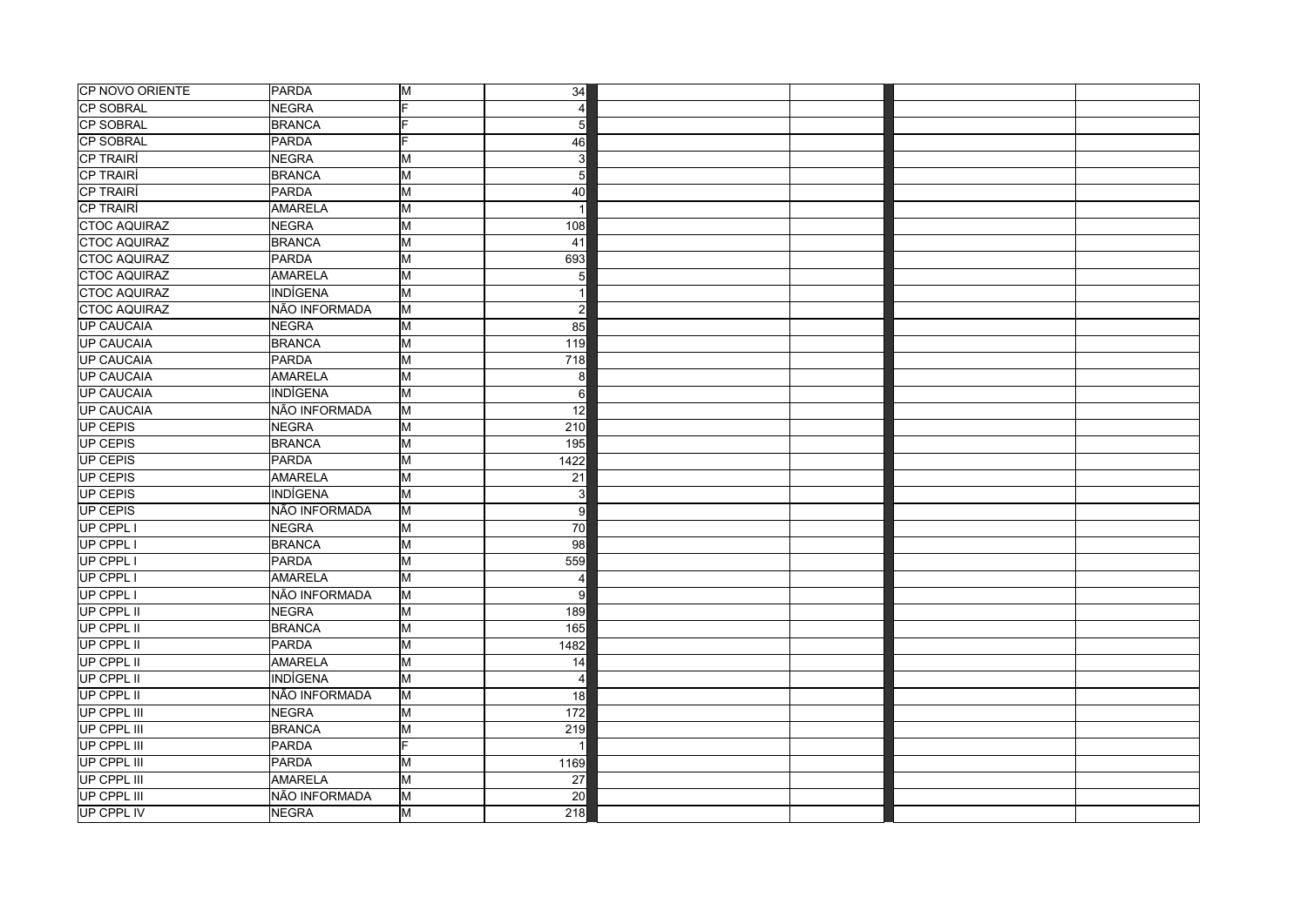| UP CPPL IV            | <b>BRANCA</b>   | M                       | 189                 |  |  |
|-----------------------|-----------------|-------------------------|---------------------|--|--|
| UP CPPL IV            | PARDA           | $\overline{\mathsf{M}}$ | 1505                |  |  |
| UP CPPL IV            | <b>AMARELA</b>  | M                       | 10 <sup>1</sup>     |  |  |
| UP CPPL IV            | NÃO INFORMADA   | $\overline{\mathsf{M}}$ | 9                   |  |  |
| UP CPPL VI            | NEGRA           | M                       | $\overline{181}$    |  |  |
| UP CPPL VI            | <b>BRANCA</b>   | M                       | 189                 |  |  |
| UP CPPL VI            | PARDA           | M                       | 1430                |  |  |
| UP CPPL VI            | AMARELA         | M                       | 15                  |  |  |
| UP CPPL VI            | NÃO INFORMADA   | M                       | $\overline{22}$     |  |  |
| UP HOSP. OTÁVIO LOBO  | NEGRA           | M                       | $\overline{1}$      |  |  |
| UP HOSP. OTÁVIO LOBO  | BRANCA          | $\overline{\mathsf{M}}$ | 3                   |  |  |
| UP HOSP. OTÁVIO LOBO  | PARDA           | M                       | 18                  |  |  |
| UP IPF                | NEGRA           | Ė                       | 91                  |  |  |
| UP IPF                | <b>BRANCA</b>   | E                       | 62                  |  |  |
| UP IPF                | PARDA           | E                       | 633                 |  |  |
| UP IPF                | <b>AMARELA</b>  | E                       |                     |  |  |
| UP IPF                | NÃO INFORMADA   | F                       | 3                   |  |  |
| UP IPPOO II           | NEGRA           | M                       | 168                 |  |  |
| UP IPPOO II           | <b>BRANCA</b>   | M                       | 167                 |  |  |
| UP IPPOO II           | PARDA           | M                       | 1182                |  |  |
| UP IPPOO II           | <b>AMARELA</b>  | $\overline{\mathsf{M}}$ | 16                  |  |  |
| UP IPPOO II           | INDÍGENA        | M                       | -1                  |  |  |
| UP IPPOO II           | NÃO INFORMADA   | lм                      | 38                  |  |  |
| <b>UP IRMÃ IMELDA</b> | <b>NEGRA</b>    | $\overline{\mathsf{M}}$ | $\overline{7}$      |  |  |
| UP IRMÃ IMELDA        | BRANCA          | M                       | 25                  |  |  |
| UP IRMÃ IMELDA        | PARDA           | M                       | $\overline{157}$    |  |  |
| UP IRMÃ IMELDA        | <b>AMARELA</b>  | M                       | $\overline{2}$      |  |  |
| <b>UP PACATUBA</b>    | NEGRA           | M                       | 150                 |  |  |
| UP PACATUBA           | <b>BRANCA</b>   | M                       | 130                 |  |  |
| <b>UP PACATUBA</b>    | PARDA           | M                       | $\frac{1115}{1115}$ |  |  |
| UP PACATUBA           | <b>AMARELA</b>  | $\overline{\mathsf{M}}$ | $\overline{13}$     |  |  |
| <b>UP PACATUBA</b>    | NÃO INFORMADA   | lм                      | $\overline{27}$     |  |  |
| <b>UP PIRC</b>        | NEGRA           | $\overline{\mathsf{M}}$ | $\overline{153}$    |  |  |
| <b>UP PIRC</b>        | <b>BRANCA</b>   | $\overline{\mathsf{M}}$ | $\frac{1}{172}$     |  |  |
| UP PIRC               | PARDA           | M                       | 793                 |  |  |
| UP PIRC               | <b>AMARELA</b>  | M                       | 12                  |  |  |
| UP PIRC               | <b>INDÍGENA</b> | $\overline{\mathsf{M}}$ | 19                  |  |  |
| <b>UP PIRC</b>        | NÃO INFORMADA   | lм                      | 24                  |  |  |
| UP PIRS               | <b>NEGRA</b>    | М                       | $\overline{98}$     |  |  |
| <b>UP PIRS</b>        | BRANCA          | M                       | 94                  |  |  |
| UP PIRS               | PARDA           | F.                      |                     |  |  |
| <b>UP PIRS</b>        | <b>PARDA</b>    | M                       | 1159                |  |  |
| UP PIRS               | AMARELA         | M                       | 5                   |  |  |
| UP PIRS               | INDÍGENA        | M                       |                     |  |  |
|                       |                 |                         |                     |  |  |